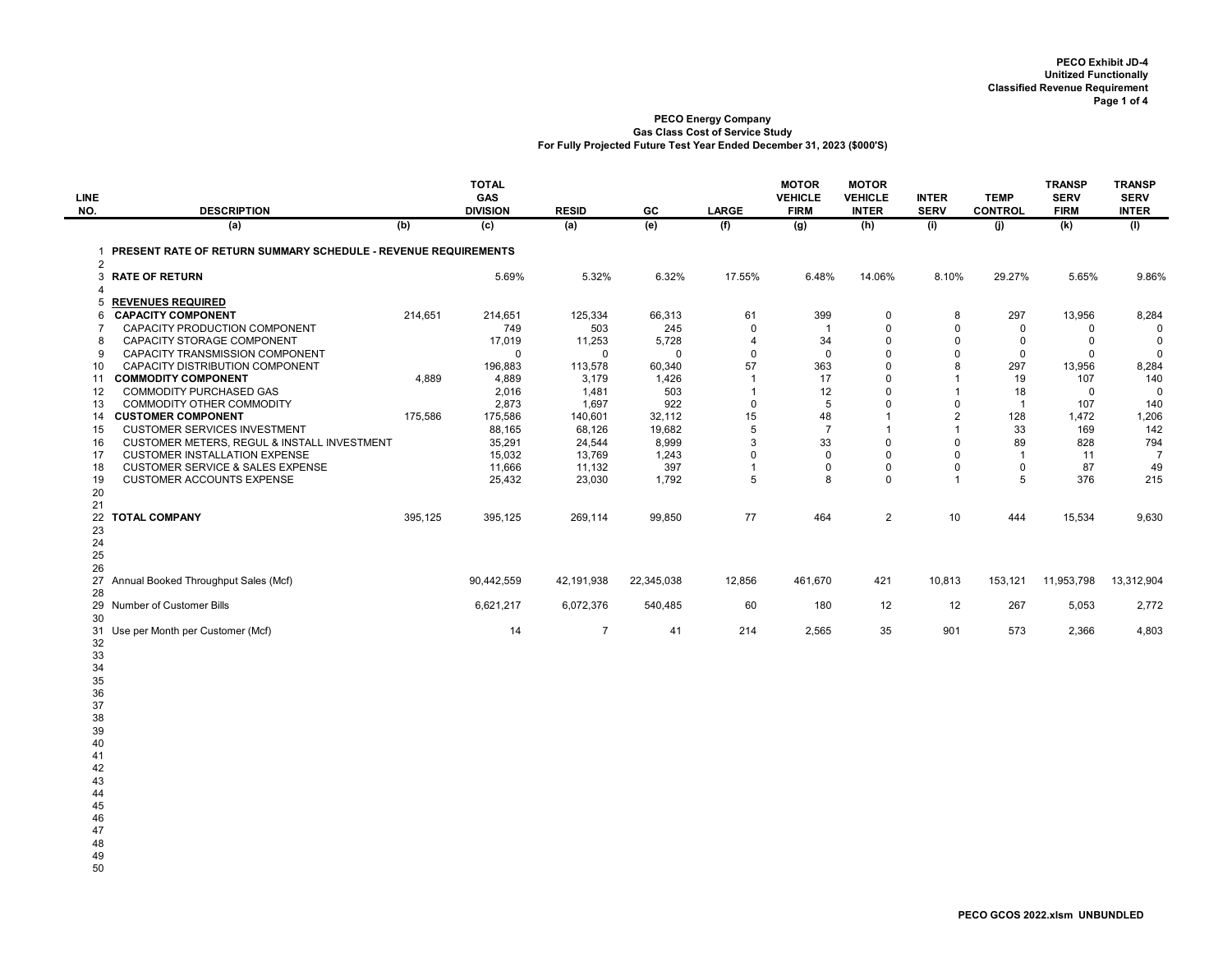| <b>LINE</b>              |                                                            |          | <b>TOTAL</b><br><b>GAS</b> |              |          |              | <b>MOTOR</b><br><b>VEHICLE</b> | <b>MOTOR</b><br><b>VEHICLE</b> | <b>INTER</b> | <b>TEMP</b>    | <b>TRANSP</b><br><b>SERV</b> | <b>TRANSP</b><br><b>SERV</b> |
|--------------------------|------------------------------------------------------------|----------|----------------------------|--------------|----------|--------------|--------------------------------|--------------------------------|--------------|----------------|------------------------------|------------------------------|
| NO.                      | <b>DESCRIPTION</b>                                         |          | <b>DIVISION</b>            | <b>RESID</b> | GC       | <b>LARGE</b> | <b>FIRM</b>                    | <b>INTER</b>                   | <b>SERV</b>  | <b>CONTROL</b> | <b>FIRM</b>                  | <b>INTER</b>                 |
|                          | (a)                                                        | (b)      | (c)                        | (a)          | (e)      | (f)          | (g)                            | (h)                            | (i)          | (i)            | (k)                          | (1)                          |
|                          | <b>PRESENT RATE OF RETURN SUMMARY SCHEDULE - UNIT COST</b> |          |                            |              |          |              |                                |                                |              |                |                              |                              |
| 2                        |                                                            |          |                            |              |          |              |                                |                                |              |                |                              |                              |
| 3                        | <b>RATE OF RETURN</b>                                      |          | 5.69%                      | 5.32%        | 6.32%    | 17.55%       | 6.48%                          | 14.06%                         | 8.10%        | 29.27%         | 5.65%                        | 9.86%                        |
| $\boldsymbol{\varDelta}$ |                                                            |          |                            |              |          |              |                                |                                |              |                |                              |                              |
| 5                        | \$/Mcf                                                     |          |                            |              |          |              |                                |                                |              |                |                              |                              |
|                          | <b>CAPACITY COMPONENT</b>                                  | \$2.3733 | \$2.3733                   | \$2.9706     | \$2.9677 | \$4.7684     | \$0.8641                       | \$1.0507                       | \$0.6990     | \$1.9368       | \$1.1675                     | \$0.6222                     |
| $\overline{7}$           | CAPACITY PRODUCTION COMPONENT                              |          | \$0.0083                   | \$0.0119     | \$0.0110 | \$0.0104     | \$0.0031                       | \$0,0000                       | \$0,0000     | \$0,0000       | \$0,0000                     | \$0.0000                     |
| 8                        | CAPACITY STORAGE COMPONENT                                 |          | \$0.1882                   | \$0.2667     | \$0.2563 | \$0.3396     | \$0.0736                       | \$0.0000                       | \$0.0000     | \$0.0000       | \$0.0000                     | \$0.0000                     |
| 9                        | <b>CAPACITY TRANSMISSION COMPONENT</b>                     |          | \$0.0000                   | \$0.0000     | \$0.0000 | \$0,0000     | \$0.0000                       | \$0,0000                       | \$0.0000     | \$0.0000       | \$0.0000                     | \$0.0000                     |
| 10                       | CAPACITY DISTRIBUTION COMPONENT                            |          | \$2.1769                   | \$2.6919     | \$2.7004 | \$4.4163     | \$0.7873                       | \$1.0507                       | \$0.6990     | \$1.9368       | \$1.1675                     | \$0.6222                     |
| 11                       | <b>COMMODITY COMPONENT</b>                                 | \$0.0541 | \$0.0541                   | \$0.0753     | \$0.0638 | \$0.0959     | \$0.0368                       | \$0.1517                       | \$0.0547     | \$0.1255       | \$0.0089                     | \$0.0105                     |
| 12                       | <b>COMMODITY PURCHASED GAS</b>                             |          | \$0.0223                   | \$0.0351     | \$0.0225 | \$0.0796     | \$0.0249                       | \$0.1448                       | \$0.0478     | \$0.1186       | \$0.0000                     | \$0.0000                     |
| 13                       | COMMODITY OTHER COMMODITY                                  |          | \$0.0318                   | \$0.0402     | \$0.0413 | \$0.0164     | \$0.0119                       | \$0.0069                       | \$0.0069     | \$0,0069       | \$0,0089                     | \$0.0105                     |
| 14                       | <b>CUSTOMER COMPONENT</b>                                  | \$1.9414 | \$1.9414                   | \$3.3324     | \$1.4371 | \$1.1290     | \$0.1043                       | \$2.8897                       | \$0.1958     | \$0.8386       | \$0.1231                     | \$0.0906                     |
| 15                       | <b>CUSTOMER SERVICES INVESTMENT</b>                        |          | \$0.9748                   | \$1.6147     | \$0.8808 | \$0.3763     | \$0.0143                       | \$1,8769                       | \$0.0469     | \$0.2177       | \$0.0141                     | \$0.0107                     |
| 16                       | <b>CUSTOMER METERS, REGUL &amp; INSTALL INVESTMENT</b>     |          | \$0.3902                   | \$0.5817     | \$0.4027 | \$0.2666     | \$0.0721                       | \$0.8568                       | \$0.0428     | \$0.5810       | \$0.0693                     | \$0.0596                     |
| 17                       | <b>CUSTOMER INSTALLATION EXPENSE</b>                       |          | \$0.1662                   | \$0.3264     | \$0.0556 | \$0.0130     | \$0.0009                       | \$0.0748                       | \$0.0026     | \$0.0057       | \$0.0010                     | \$0.0005                     |
| 18                       | <b>CUSTOMER SERVICE &amp; SALES EXPENSE</b>                |          | \$0.1290                   | \$0.2638     | \$0.0178 | \$0.0848     | \$0.0002                       | \$0.0125                       | \$0.0194     | \$0,0008       | \$0.0073                     | \$0.0037                     |
| 19                       | <b>CUSTOMER ACCOUNTS EXPENSE</b>                           |          | \$0.2812                   | \$0.5458     | \$0.0802 | \$0.3861     | \$0.0169                       | \$0.0687                       | \$0.0840     | \$0.0331       | \$0.0315                     | \$0.0161                     |
| 20                       |                                                            |          |                            |              |          |              |                                |                                |              |                |                              |                              |
| 21                       |                                                            |          |                            |              |          |              |                                |                                |              |                |                              |                              |
| 22                       | <b>TOTAL COMPANY</b>                                       | \$4.3688 | \$4.3688                   | \$6.3783     | \$4.4686 | \$5.9912     | \$1.0052                       | \$4.0922                       | \$0.9496     | \$2.9006       | \$1.2995                     | \$0.7233                     |
| 23                       |                                                            |          |                            |              |          |              |                                |                                |              |                |                              |                              |
| 24                       | \$/MONTH/CUSTOMER                                          |          |                            |              |          |              |                                |                                |              |                |                              |                              |
| 25                       | <b>CUSTOMER COMPONENTS</b>                                 | \$26.52  | \$26.52                    | \$23.15      | \$59.41  | \$241.89     | \$267.51                       | \$101.38                       | \$176.67     | 480.91         | \$291.25                     | 435.07                       |
| 26                       | <b>CUSTOMER SERVICES INVESTMENT</b>                        |          | \$13.32                    | \$11.22      | \$36.42  | \$80.50      | \$36.66                        | \$65.85                        | \$42.50      | 124.87         | \$33.45                      | 51.17                        |
| 27                       | CUSTOMER METERS, REGUL & INSTALL INVESTMENT                |          | \$5.33                     | \$4.04       | \$16.65  | \$57.17      | \$184.84                       | \$30.06                        | \$38.33      | 333.33         | \$163.87                     | 286.38                       |
| 28                       | <b>CUSTOMER INSTALLATION EXPENSE</b>                       |          | \$2.27                     | \$2.27       | \$2.30   | \$3.33       | \$2.31                         | \$2.63                         | \$2.50       | 3.26           | \$2.26                       | 2.45                         |
| 29                       | <b>CUSTOMER SERVICE &amp; SALES EXPENSE</b>                |          | \$1.76                     | \$1.83       | \$0.73   | \$18.17      | \$0.42                         | \$0.44                         | \$17.50      | 0.49           | \$17.22                      | 17.55                        |
| 30                       | <b>CUSTOMER ACCOUNTS EXPENSE</b>                           |          | \$3.84                     | \$3.79       | \$3.31   | \$82.72      | \$43.28                        | \$2.41                         | \$75.83      | 18.96          | \$74.45                      | 77.53                        |
| 31                       |                                                            |          |                            |              |          |              |                                |                                |              |                |                              |                              |
| 32                       |                                                            |          |                            |              |          |              |                                |                                |              |                |                              |                              |
| 33                       |                                                            |          |                            |              |          |              |                                |                                |              |                |                              |                              |
| 34                       |                                                            |          |                            |              |          |              |                                |                                |              |                |                              |                              |
| 35                       |                                                            |          |                            |              |          |              |                                |                                |              |                |                              |                              |

36 37

38 39

40

41 42

43

44

45

46

 $47$ 

48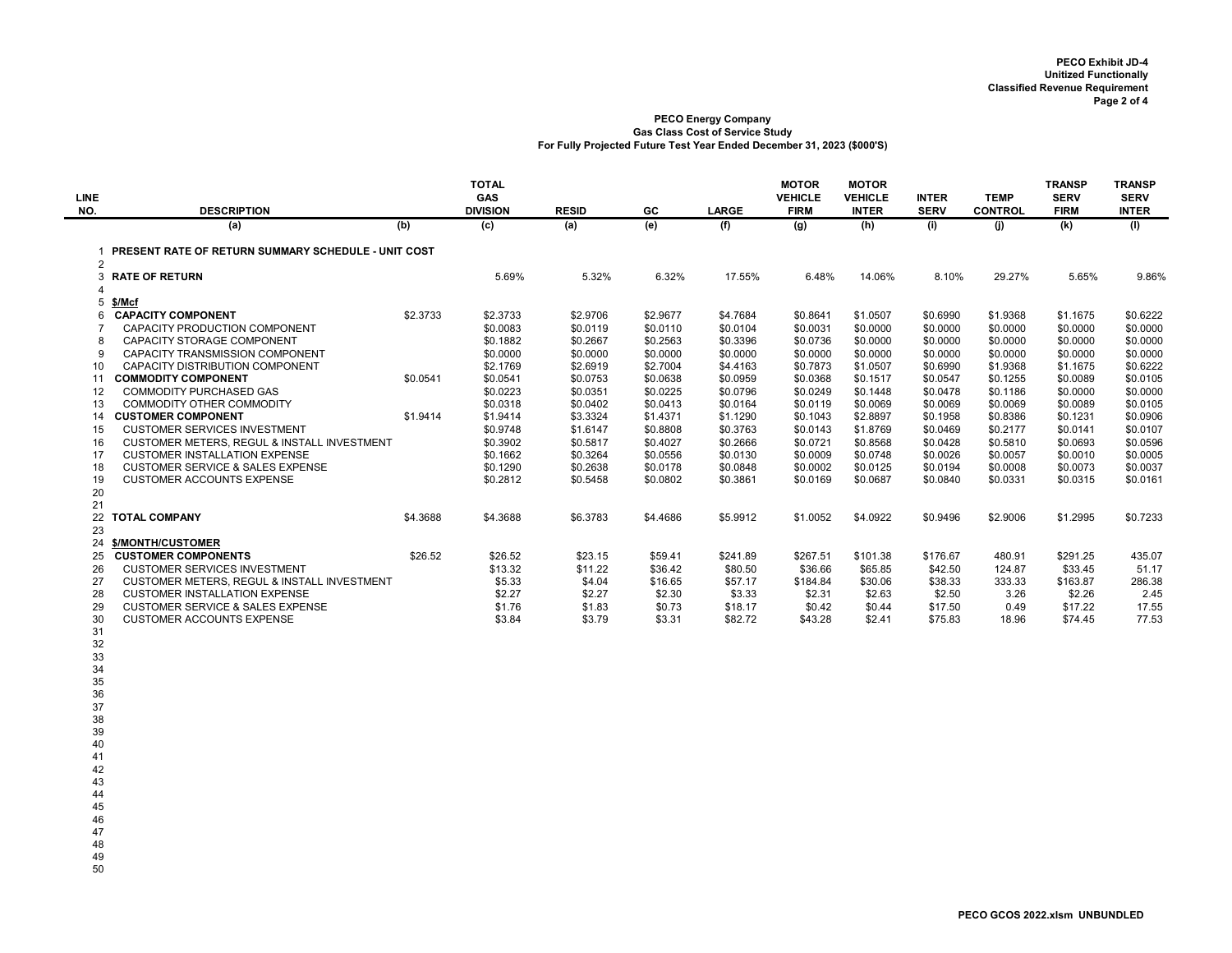| <b>LINE</b>                 |                                                                            |         | <b>TOTAL</b><br>GAS |                    |                       |                   | <b>MOTOR</b><br><b>VEHICLE</b> | <b>MOTOR</b><br><b>VEHICLE</b> | <b>INTER</b>                  | <b>TEMP</b>       | <b>TRANSP</b><br><b>SERV</b> | <b>TRANSP</b><br><b>SERV</b> |
|-----------------------------|----------------------------------------------------------------------------|---------|---------------------|--------------------|-----------------------|-------------------|--------------------------------|--------------------------------|-------------------------------|-------------------|------------------------------|------------------------------|
| NO.                         | <b>DESCRIPTION</b>                                                         |         | <b>DIVISION</b>     | <b>RESID</b>       | GC                    | <b>LARGE</b>      | <b>FIRM</b>                    | <b>INTER</b>                   | <b>SERV</b>                   | <b>CONTROL</b>    | <b>FIRM</b>                  | <b>INTER</b>                 |
|                             | (a)                                                                        | (b)     | (c)                 | (a)                | (e)                   | (f)               | (g)                            | (h)                            | (i)                           | (i)               | (k)                          | (1)                          |
| $\mathbf 1$                 | <b>CLAIMED RATE OF RETURN SUMMARY SCHEDULE - REVENUE REQUIREMENTS</b><br>2 |         |                     |                    |                       |                   |                                |                                |                               |                   |                              |                              |
| 3<br>$\boldsymbol{\Lambda}$ | <b>RATE OF RETURN</b>                                                      |         | 7.68%               | 7.68%              | 7.68%                 | 7.68%             | 7.68%                          | 7.68%                          | 7.68%                         | 7.68%             | 7.68%                        | 7.68%                        |
| 5                           | <b>REVENUES REQUIRED</b>                                                   |         |                     |                    |                       |                   |                                |                                |                               |                   |                              |                              |
| 6                           | <b>CAPACITY COMPONENT</b>                                                  | 260,828 | 260,828             | 160,147            | 75,945                | 30                | 449                            | 0                              | $\overline{7}$                | 75                | 17,378                       | 6,797                        |
| $\overline{7}$              | CAPACITY PRODUCTION COMPONENT                                              |         | 783                 | 529                | 252                   | $\mathbf{0}$      | $\overline{1}$                 | $\mathbf 0$                    | $\mathsf 0$                   | 0                 | $\mathbf 0$                  | $\Omega$                     |
| 8                           | <b>CAPACITY STORAGE COMPONENT</b>                                          |         | 19,539              | 13,228             | 6,272                 | 3                 | 37                             | $\mathbf 0$                    | $\mathbf 0$                   | $\mathbf 0$       | $\mathbf 0$                  | $\mathbf 0$                  |
| 9<br>10 <sup>°</sup>        | <b>CAPACITY TRANSMISSION COMPONENT</b><br>CAPACITY DISTRIBUTION COMPONENT  |         | $\mathbf{0}$        | $\mathbf 0$        | $\mathbf 0$<br>69,421 | $\mathbf 0$<br>27 | $\mathbf 0$<br>411             | $\mathbf 0$<br>$\mathbf 0$     | $\mathsf 0$<br>$\overline{7}$ | $\mathbf 0$<br>75 | $\mathbf 0$                  | $\mathbf 0$                  |
|                             | 11 COMMODITY COMPONENT                                                     | 260,999 | 240,506<br>260,999  | 146,389<br>195,677 | 62,706                | 68                | 1,396                          | 5                              | 57                            | 846               | 17,378<br>117                | 6,797<br>128                 |
| 12                          | <b>COMMODITY PURCHASED GAS</b>                                             |         | 257,186             | 193,235            | 61,588                | 68                | 1,390                          | 5                              | 57                            | 845               | 0                            | $\mathbf 0$                  |
| 13                          | COMMODITY OTHER COMMODITY                                                  |         | 3,812               | 2,442              | 1,118                 | $\mathbf 0$       | 6                              | $\mathbf 0$                    | $\mathbf 0$                   | $\overline{1}$    | 117                          | 128                          |
|                             | 14 CUSTOMER COMPONENT                                                      | 209,423 | 209,423             | 170,084            | 36,491                | 10                | 53                             | $\overline{1}$                 | 2                             | 39                | 1,692                        | 1,052                        |
| 15                          | <b>CUSTOMER SERVICES INVESTMENT</b>                                        |         | 113,749             | 90,410             | 22,992                | $\overline{2}$    | 8                              | $\mathbf 0$                    | $\mathsf 0$                   | 8                 | 215                          | 114                          |
| 16                          | CUSTOMER METERS, REGUL & INSTALL INVESTMENT                                |         | 42,008              | 30,180             | 10,096                | $\sqrt{2}$        | 37                             | $\Omega$                       | $\mathbf 0$                   | 27                | 993                          | 673                          |
| 17                          | <b>CUSTOMER INSTALLATION EXPENSE</b>                                       |         | 15,774              | 14,476             | 1,279                 | 0                 | $\mathbf 0$                    | $\mathbf 0$                    | 0                             | $\mathbf{1}$      | 12                           | $\overline{7}$               |
| 18                          | <b>CUSTOMER SERVICE &amp; SALES EXPENSE</b>                                |         | 11,768              | 11,231             | 399                   | $\mathbf{1}$      | $\mathbf 0$                    | $\mathbf 0$                    | $\mathsf 0$                   | $\mathsf 0$       | 88                           | 48                           |
| 19                          | <b>CUSTOMER ACCOUNTS EXPENSE</b>                                           |         | 26,125              | 23,787             | 1,726                 | 5                 | 8                              | $\mathbf 0$                    | $\overline{1}$                | $\overline{4}$    | 384                          | 210                          |
| 20                          |                                                                            |         |                     |                    |                       |                   |                                |                                |                               |                   |                              |                              |
| 21<br>22                    | <b>TOTAL COMPANY</b>                                                       | 731,250 | 731,250             | 334,184            | 114,065               | 41                | 520                            | $\overline{1}$                 | 10                            | 132               | 19,187                       | 7,976                        |
| 23                          |                                                                            |         |                     |                    |                       |                   |                                |                                |                               |                   |                              |                              |
| 24                          |                                                                            |         |                     |                    |                       |                   |                                |                                |                               |                   |                              |                              |
| 25                          |                                                                            |         |                     |                    |                       |                   |                                |                                |                               |                   |                              |                              |
| 26                          |                                                                            |         |                     |                    |                       |                   |                                |                                |                               |                   |                              |                              |
|                             | 27 Annual Booked Throughput Sales (Mcf)                                    |         | 90,442,559          | 42,191,938         | 22,345,038            | 12,856            | 461,670                        | 421                            | 10,813                        | 153,121           | 11,953,798                   | 13,312,904                   |
| 28                          |                                                                            |         |                     |                    |                       |                   |                                |                                |                               |                   |                              |                              |
|                             | 29 Number of Customer Bills                                                |         | 6,621,217           | 6,072,376          | 540,485               | 60                | 180                            | 12                             | 12                            | 267               | 5,053                        | 2,772                        |
| 30                          |                                                                            |         |                     |                    |                       |                   |                                |                                |                               |                   |                              |                              |
| 31                          |                                                                            |         |                     |                    |                       |                   |                                |                                |                               |                   |                              |                              |
| 32<br>33                    |                                                                            |         |                     |                    |                       |                   |                                |                                |                               |                   |                              |                              |
| 34                          |                                                                            |         |                     |                    |                       |                   |                                |                                |                               |                   |                              |                              |
| 35                          |                                                                            |         |                     |                    |                       |                   |                                |                                |                               |                   |                              |                              |
| 36                          |                                                                            |         |                     |                    |                       |                   |                                |                                |                               |                   |                              |                              |
| 37                          |                                                                            |         |                     |                    |                       |                   |                                |                                |                               |                   |                              |                              |
| 38                          |                                                                            |         |                     |                    |                       |                   |                                |                                |                               |                   |                              |                              |
| 39                          |                                                                            |         |                     |                    |                       |                   |                                |                                |                               |                   |                              |                              |
| 40                          |                                                                            |         |                     |                    |                       |                   |                                |                                |                               |                   |                              |                              |
| 41                          |                                                                            |         |                     |                    |                       |                   |                                |                                |                               |                   |                              |                              |
| 42                          |                                                                            |         |                     |                    |                       |                   |                                |                                |                               |                   |                              |                              |
| 43<br>44                    |                                                                            |         |                     |                    |                       |                   |                                |                                |                               |                   |                              |                              |
| 45                          |                                                                            |         |                     |                    |                       |                   |                                |                                |                               |                   |                              |                              |
| 46                          |                                                                            |         |                     |                    |                       |                   |                                |                                |                               |                   |                              |                              |
| 47                          |                                                                            |         |                     |                    |                       |                   |                                |                                |                               |                   |                              |                              |
| 48                          |                                                                            |         |                     |                    |                       |                   |                                |                                |                               |                   |                              |                              |